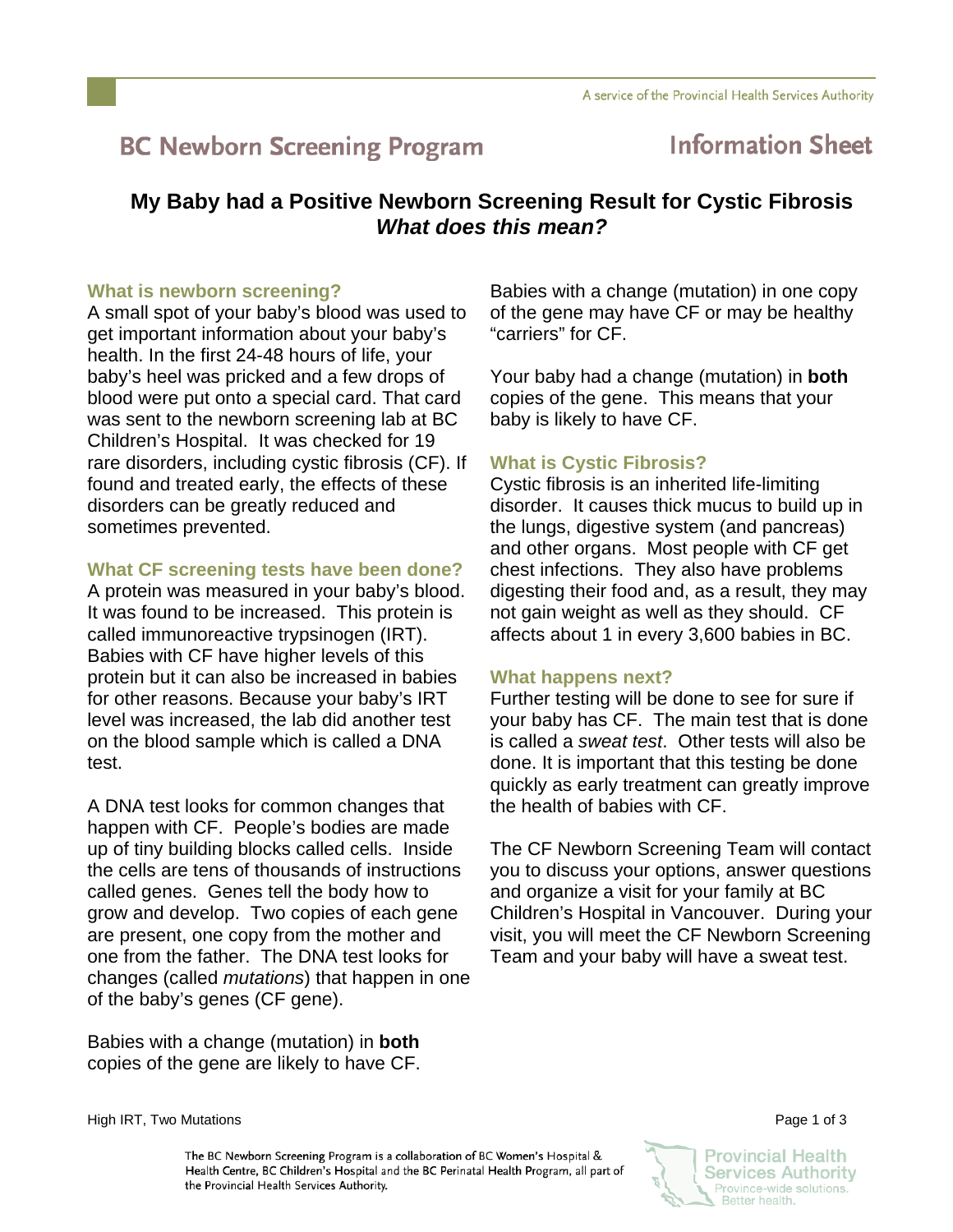#### **What is a sweat test?**

- A sweat test measures how much salt is in your baby's sweat. A large amount of salt in sweat indicates CF.
- A special machine is used to make a small area on your baby's arm start to sweat. Your baby's skin may feel warm and tingly for 5 minutes while the machine is on. A tight strap is used to keep the machine attached to the baby, which can make the baby a little uncomfortable and he or she may cry a little. Holding your baby or breastfeeding her or him while the sweat is being collected helps comfort your baby.
- After the machine is removed, a piece of filter paper is put on the baby's arm using tape. The tape is covered with saran wrap and diapers to keep the area warm. The sweat collects on the filter paper for about 30 minutes.
- When the paper is taken off, part of the arm may be a little red. This is normal and does not hurt.
- You will be asked to wait 5-10 minutes while the filter paper is weighed to make sure there is enough sample to test.
- The weighed filter paper is sent to the lab where the amount of sweat and salt is measured.
- The collection takes about one hour from start to finish. Results of the sweat test are available as soon after the test as possible, often the same day.

#### **Where is sweat testing done?**

Sweat tests are done at BC Children's Hospital in Vancouver. During your visit, you will meet the CF Newborn Screening Team and your baby will have a sweat test.

#### **What do I need to do to prepare my baby for a sweat test?**

• Give your baby plenty of fluids on the day of the test. This makes it easier for your baby to sweat.

- Bring a warm blanket, sweater and hat for your baby. Keeping your baby warm helps your baby to sweat.
- Do not use lotions or creams (including moisturizing soaps) on your baby's arms and legs on the day of the test.

#### **Is it ever necessary to repeat a sweat test?**

There are times when a baby cannot make enough sweat to complete the test. You will be asked to bring your baby back on another day to try again.

In a small number of cases, the results of sweat tests are "borderline" between maybe having and not having CF. A repeat sweat test, and other tests, will be needed to get more information.

#### **How do you feel?**

Many parents say they feel shocked, scared, and angry when they are told this. These are normal feelings. If you are feeling overwhelmed or have questions, you can talk with your health care provider or call the CF Newborn Screening Team at 604-875-2623. A list of supports is attached. For those that need to travel to Vancouver, travel information is also attached.

#### **Where can I get more information?**

Talk to your family doctor. You may also call the CF Newborn Screening Team at 604-875- 2623.

Information about the BC Newborn Screening Program can be found at w*ww.newbornscreeningbc.ca.*

High IRT, Two Mutations Page 2 of 3

The BC Newborn Screening Program is a collaboration of BC Women's Hospital & Health Centre, BC Children's Hospital and the BC Perinatal Health Program, all part of the Provincial Health Services Authority.